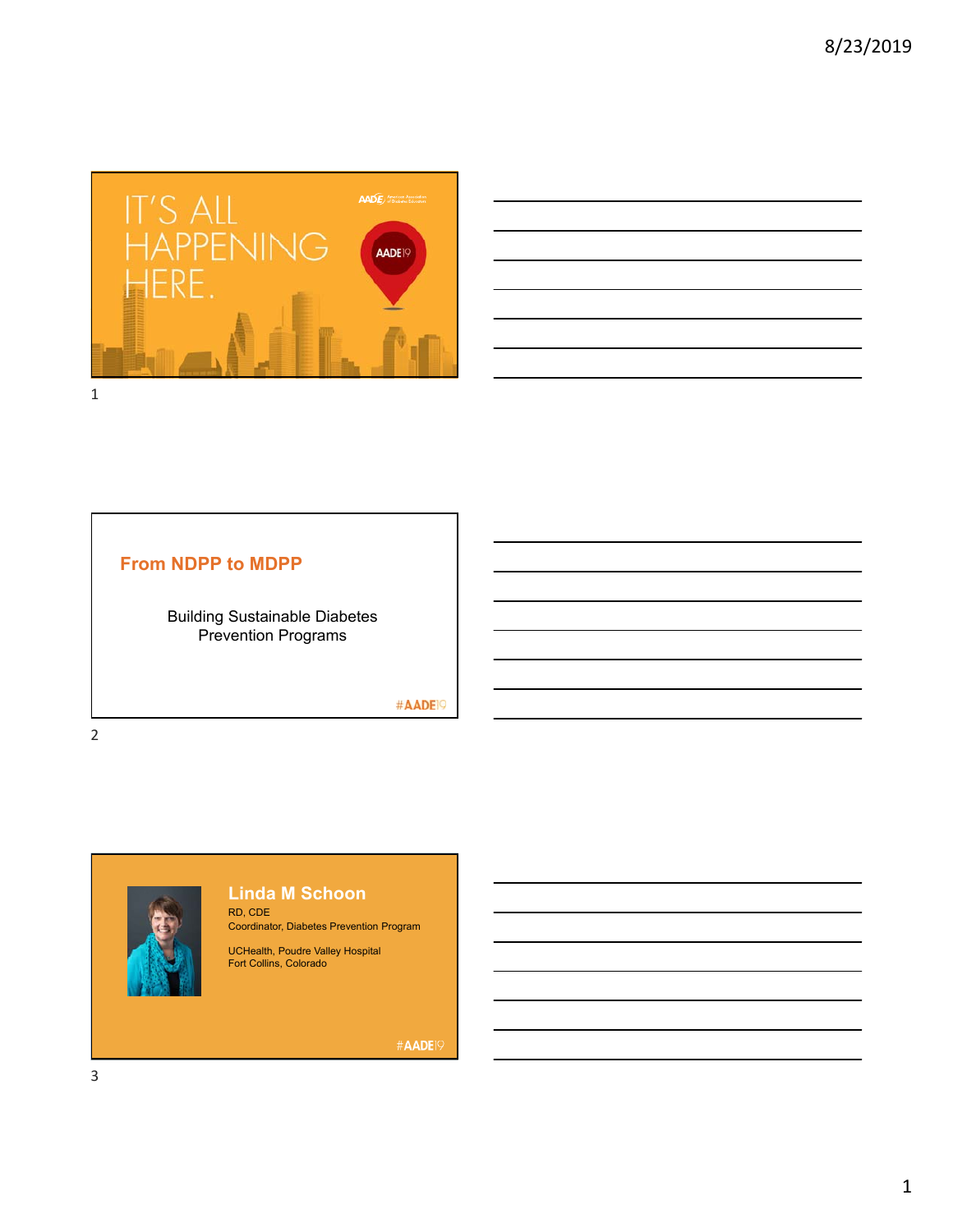## **Erica Sanders Moore** MHS, RDN, LD, CDE, BC-ADM Diabetes Education Manager

Spartanburg Regional Healthcare System Spartanburg SC

#### #AADE<sup>19</sup>

4

## **Disclosure to Participants**

- 
- Notice of Requirements For Successful Completion<br>- A tompletion ditendance participants will understand necessary steps for becoming a successful MDPP<br>supplier and be able to describe the steps for building an MDPP reimb
- 
- Conflict of Interest (COI) and Financial Relationship Disclosures:<br>- Presenter: Linda Schoon No COl/Financial Relationship to disclose<br>- Presenter: Erica Moore No COl/Financial Relationship to disclose<br>• Non-Endorsem
	-
	- Accredited status does not imply endorsement by AADE, ANCC, ACPE or CDR of any commercial products displayed in conjunction with this educational activity
- Off-Label Use: Participants will be notified by speakers to any product used for a purpose other than for which it was approved by the Food and Drug Administration.

#AADE<sup>19</sup>

5

#### **Objectives**

- Review history of Diabetes Prevention Program reimbursement
- Understand the necessary steps for becoming a successful MDPP supplier
- Describe the steps for building a DPP reimbursement work team
- Identify opportunities for other reimbursement
- Share resources for success #AADE<sup>19</sup>

6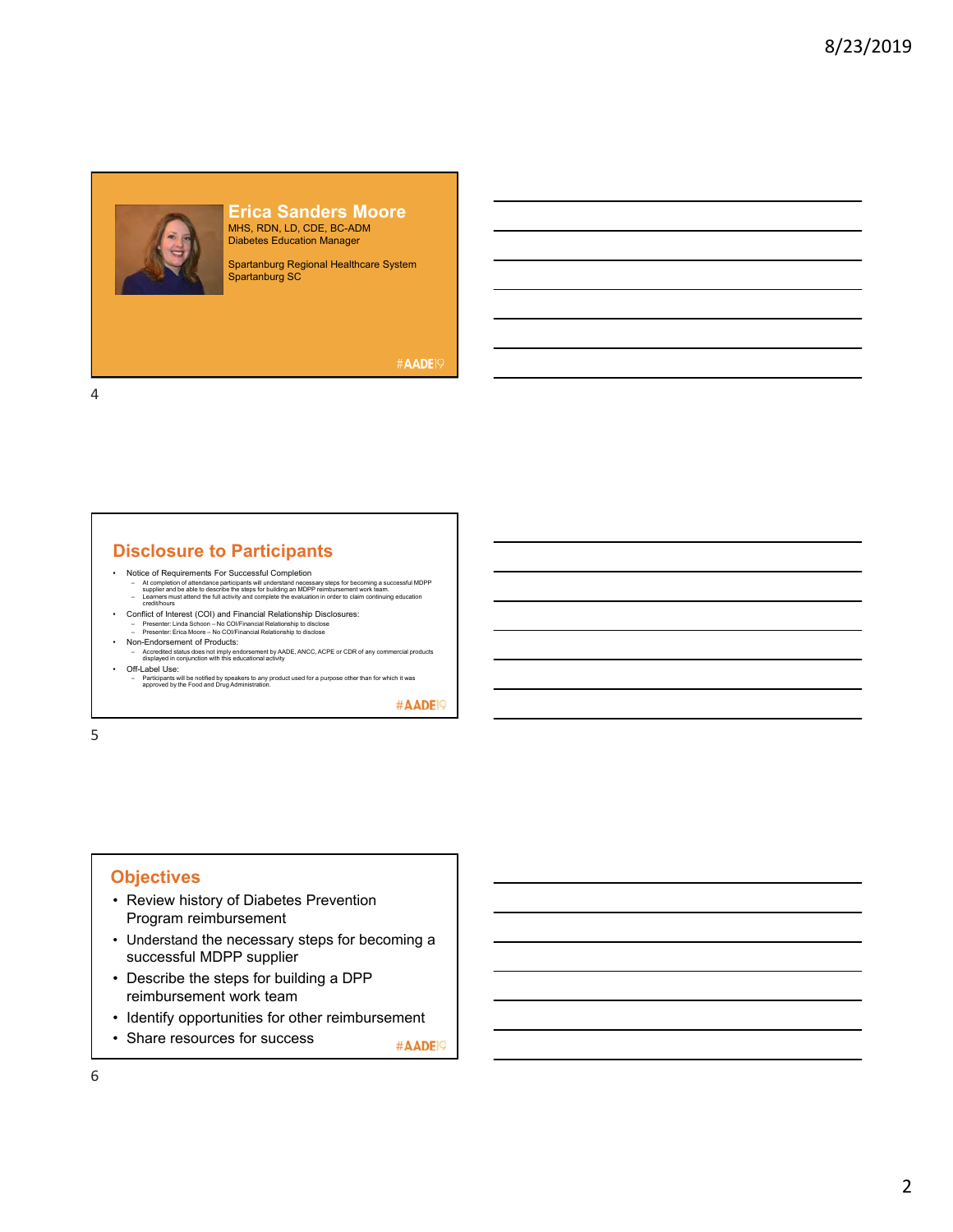### **History of Diabetes Prevention Program Reimbursement**

- Grant coverage
- Self-pay
- Invoice
- Wellness benefit
- CPT 0403T
- MDPP



#AADE<sup>19</sup>

7

#### **Becoming a Medicare Diabetes Prevention Program (MDPP) Supplier** CDC • Step 1-Meet CDC Requirements for Recognition • Send application to Diabetes Prevention Recognition Program (DPRP) • Meet requirements for Preliminary or Full Recognition – expect this to take 12 to 24 months • https://www.cdc.gov/diabetes/prevention/lifestyle-

program/requirements.html #AADE<sup>19</sup>

8



Assessment https://www.cdc.gov/diabetes /prevention/pdf/capacity‐ assessment.pdf

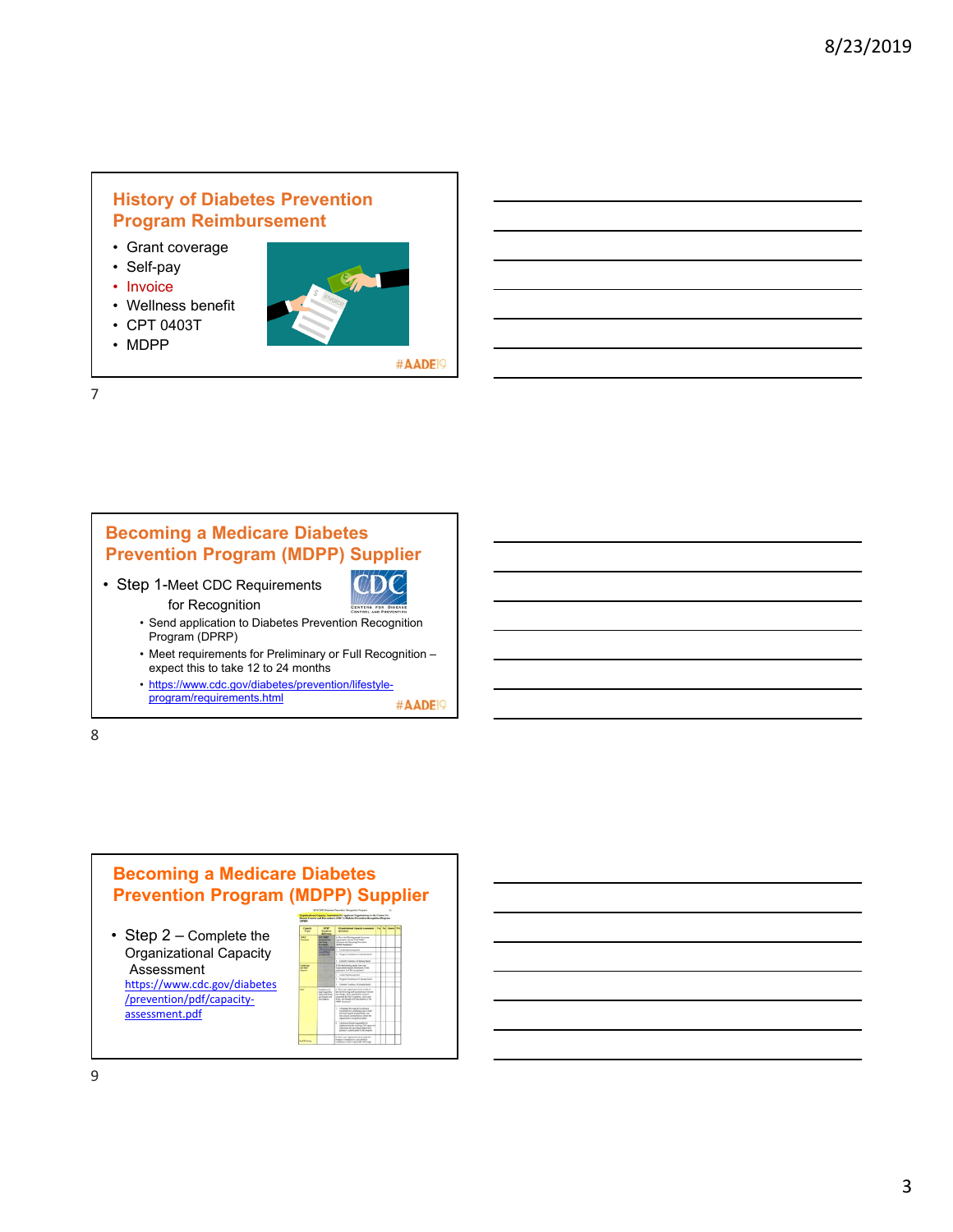# **Becoming a Medicare Diabetes Prevention Program (MDPP) Supplier**

• Step  $3 -$ Build your MDPP Team



• Registration Staff • Diabetes Prevention Program Coordinator

• Leadership

- Reimbursement Specialist
- Compliance officer
- Billing department staff
- Coding team leaders
- IT specialist (EMR)
- 10

## **Becoming a Medicare Diabetes Prevention Program (MDPP) Supplier**

- Step 4
	- Provide CMS with CDC Recognition status
	- May be preliminary or full recognition
	- Will need your full recognition letter from CDC

#AADE<sup>19</sup>

11

#### **Becoming a Medicare Diabetes Prevention Program (MDPP) Supplier**

- Step 5
	- Obtain NPI for each coach
	- May use "Health Educator" if no other qualifying classification
	- http://www.wpcedi.com/reference/codelists/healthcare/health-careprovider-taxonomy-code-set/

#AADE<sup>19</sup>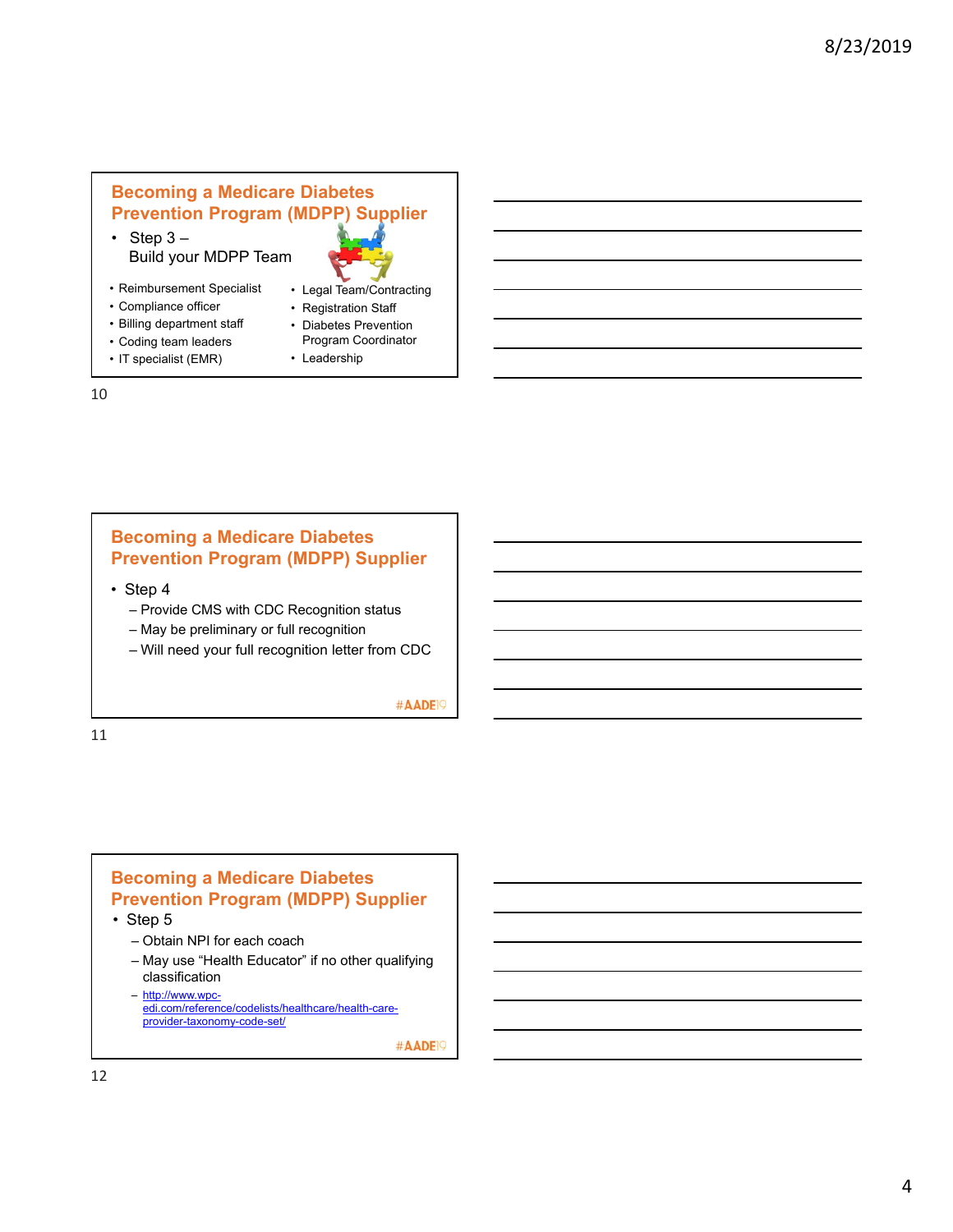## **Becoming a Medicare Diabetes Prevention Program (MDPP) Supplier**

• Step 6

– Find your Medicare Administrative Contractor (MAC) which processed claims to process enrollment applications and claims

– https://www.cms.gov/Medicare/Medicarecontracting/medicare-administrativecontractors/downloads/MACs-by-State-July-2016.pdf

#AADE<sup>19</sup>

13

#### **Becoming a Medicare Diabetes Prevention Program (MDPP) Supplier**

- Step 7
	- Make sure your billing/coding team is ready, and codes are in your EMR
	- Develop spreadsheet for documenting billing
	- Develop tip sheet for coaches with billing codes – Learn regulations for MDPP suppliers
	- https://www.federalregister.gov/documents/2017/11/15/2017‐ 23953/medicare‐program‐revisions‐to‐payment‐policies‐under‐ the‐physician‐fee‐schedule‐and‐other‐revisions #AADE<sup>19</sup>

14

## **Becoming a Medicare Diabetes Prevention Program (MDPP) Supplier**

- Step 8
	- Enroll as a MDPP supplier by paper or electronically by PECOS (Provider Enrollment Chain and Ownership System)
	- May take 80-180 days
	- Must enroll as MDPP supplier even if you already bill Medicare for DSMT and MNT

#AADE<sup>19</sup>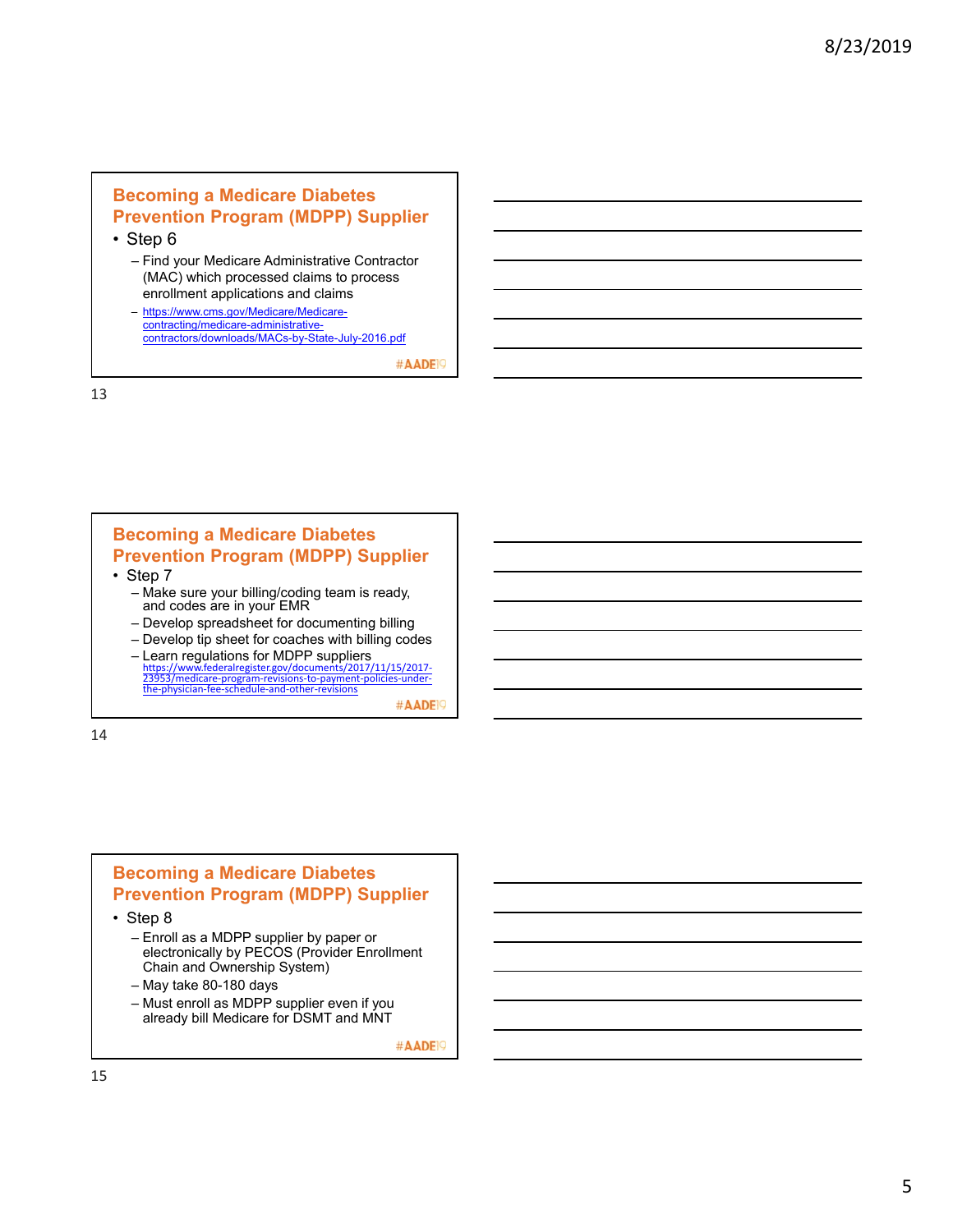# **Becoming a Medicare Diabetes Prevention Program (MDPP) Supplier**

- Challenges
	- Waiting period for approval
	- o May impact cohort scheduling – Complex Billing structure
	- o Pay for performance vs. fee for service
	- MDPP rules are unique for Medicare services o Different than DSME
	- Additional "paperwork" –
	- o May need 2 coaches or administrative support for each session – MDPP Crosswalk
	- o Keep good records

16

### **Other Reimbursement Models for DPP**

- Self-pay If choose to have a Self-pay option work with your compliance officer to set up the rates
- Third-party May help with billing if your organization does not have system in place OR may not be necessary and too complicated
- Commercial insurance Contracting is necessary
- Wellness benefit Work with local employers and convince them of coverage with ROI and cost savings discussions

#AADE<sup>1</sup>

#AADE<sup>1</sup>

17